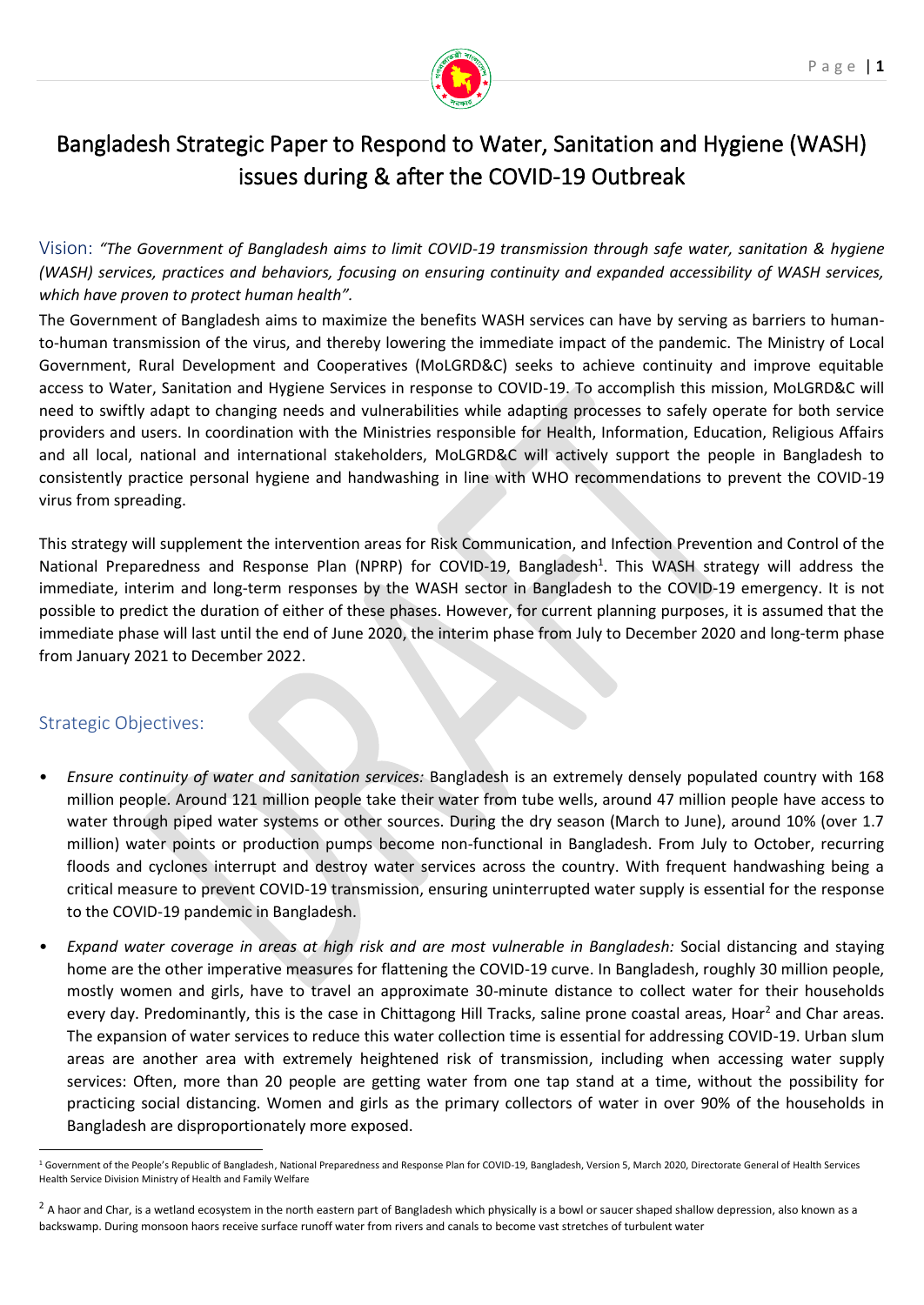- *Improve WASH services in critical institutions:* Frequent handwashing with soap and water is till now known as one of the most important and cost-effective prevention measures for COVID-19. Healthcare facilities and quarantine centers require adequate handwashing places with running water and soap. Improving handwashing facilities in healthcare facilities is most critical to ensure safety of both healthcare staff and patients. At the same time, it is very important to ensure professional medical waste management, especially in healthcare facilities and quarantine centers.
- *Improve water quality of water supply systems:* To disinfect the water sources and testing water quality is a prerequisite to provide improved safe water in potentially unstable situations. In this regard, cleaning and disinfection of water points will be carried out by DPHE and municipal field staff on an emergency basis.
- *Testing of wastewater is a potential monitoring tool for the spread of COVID-*19: In densely populated areas testing of wastewater can assist in advanced warning of further outbreaks, as new waves of COVID-19 affect the country.
- *Sector Coordination and Monitoring:* Physical movement from central level to local level is less and less advisable. However, intersectoral coordination, vertical and horizontal communication of executive decisions is essential to ensure uninterrupted WASH services. The needed virtual platforms and digital tools have to be in place and must to be used effectively to ensure dynamic sector coordination and monitoring.

## Present Roles and Responsibilities:

The responsibility for the provision of safe water and sanitation within the Government of Bangladesh rests with the MoLGRD&C. In four large cities (Dhaka, Chittagong, Khulna and Rajshahi) Water & Sewerage Authorities (WASAs) are responsible for the respective city's water and sanitation, including solid and liquid waste disposal. In 8 large municipalities the city authorities are responsible for the operation of water treatment facilities and waste management systems. In all other towns and rural areas, the responsibility for water and sanitation rests with the Department of Public Health Engineering (DPHE). All of these government institutions are under the MoLGRD&C.

## Bangladesh Government COVID 19 WASH Initiatives:

- A total of 2,000 handwashing basins have been constructed across the country since the outbreak began. The availability of soaps is ensured at every handwashing basin to allow large numbers of people to practice hand hygiene.
- Additional water points were installed in crowded areas like marketplaces, slums and locked down areas as per instruction from local administration. Water supply has also been ensured through installation of water points in hard-to-reach areas like Chars (Riverine Islands) and Haors. Water supply has also been ensured at the quarantine locations planned by the administration through installation of submersible pumps in wells and new water points.
- In urban areas, required repair & maintenance activities have been carried out for all treatment plants, distribution pipe networks and production pumps to ensure uninterrupted water supply. In consultation and collaboration with municipalities, water from every treatment plant is disinfected and adequate chlorine levels ensured in supply water through the provision of bleaching powder.
- All water points are kept functional through provision of required spare parts (free of cost) in rural areas during the ongoing dry season, to avoid downtime due to the fall of the water table.
- The MoLGRD&C has circulated a memo instructing authorities responsible not to disconnect water supply, even if water bills are outstanding.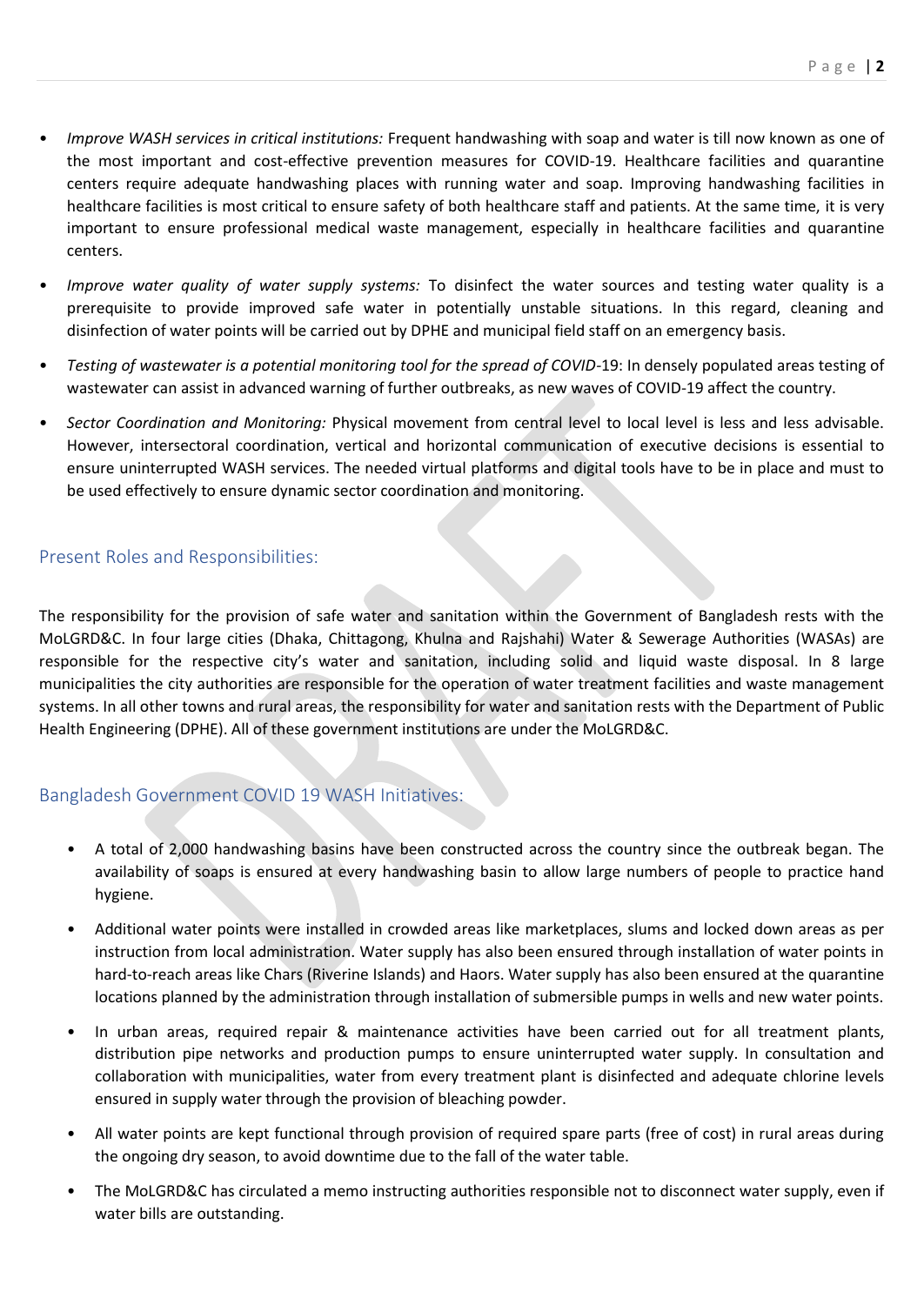- Monitoring the status of WASH services and the sector's COVID-response in all 64 districts through weekly WASH Situation Monitoring meeting using a virtual platform has been on-going now for fifth weeks.
- Mobilized 4 million USD to ensure funding for the above activities (Govt. 3.4, UNICEF 0.4 and World Bank 0.2 million USD)
- 230 million USD to reprogrammed from other purposes to address COVID-19 long-term requirements for Urban (30 million USD) and Rural (200 million USD) WASH. Activities focus on expanding pipe water coverage and water options for hard-to-reach areas.

# Proposed Critical WASH Interventions for COVID-19 response:

## Emergency Response and Service Continuity Phase (April to June 2020): Immediate Response

- Ensure uninterrupted water supply at city corporation, Category A, B and C Municipalities by continuing/supporting utility costs and other O&M costs of existing facilities.
- Ensure supply of chlorine (and other chemicals) needed at the water treatment plants (WTP) and ensure required residual level of chlorine in the treated water.
- Ensure that 1.7 million public water points are functional all-over rural Bangladesh by supplying spare parts and ensuring availability of DPHE mechanics for the necessary repairs of non-functional water points.
- Disinfect public water points in rural areas that are at risk of contamination by mobilizing around 1,000 DPHE front line staff or DPHE mechanics (It is estimated that 20% of the 1.7 million handpumps will need to be periodically disinfected).
- Ensure consistent sanitizing of tubewell handles and spouts before water collection and keeping the surroundings clean through demonstration and dissemination of information by DPHE mechanics, health workers, and other media.
- Provide around 13,000 handwashing facilities with water sources in hospitals, slums, public places and community clinics, isolation centers at district, upazila and union levels; and ensure continued supply of running water and soap at these facilities. Proper drainage of water must be ensured in order to avoid waterlogging (that could entail breeding grounds for Aedes mosquito and other vector-borne diseases)
- Develop and print Information, Education and Communication (IEC) materials for use all over Bangladesh in collaboration with the Ministry of Information, Ministry of Religious Affairs and Ministry of Health and other relevant Ministries.
- Disseminate messages on the proper hand washing technique, social distancing, personal hygiene, water safety, household chlorination and sanitizing of tubewell handle before use all over the country through social media, religious leaders, health workers, community radio, community leaders and other possible means, in collaboration with relevant Ministries.
- Provide necessary safety and security equipment to city corporations, Paurashavas and DPHE staff who are involved with solid waste management, faecal sludge management, and the repair, maintenance and disinfection of water supply infrastructure
- Provide adequate safety gear and training to people involved with solid waste and faecal sludge management in healthcare facilities, particularly those treating COVID-19 affected patients.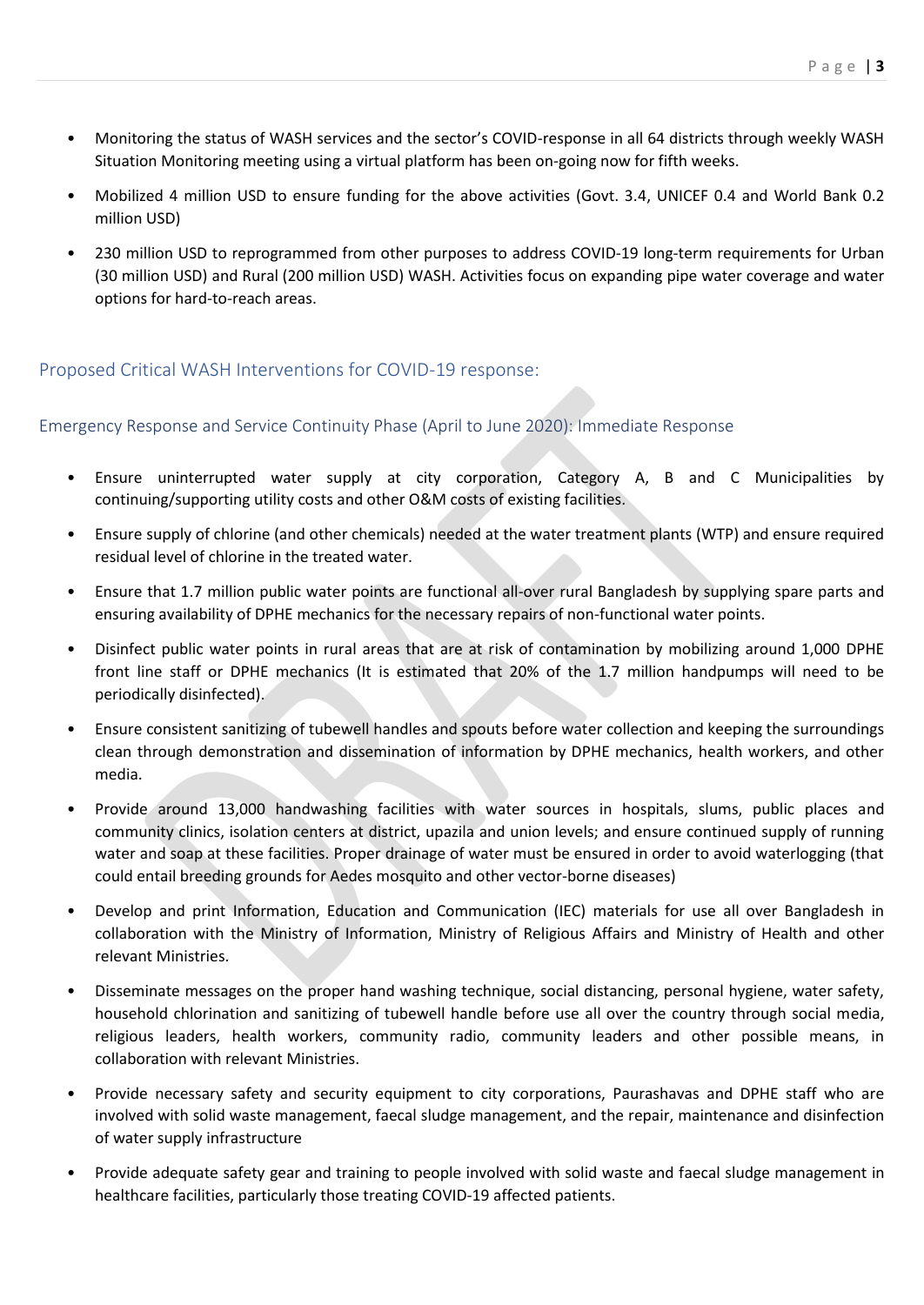- Provide necessary guidelines, instructions and guidance to ensure the quality of work and establish distant monitoring systems to ensure accountability (virtual meeting with 64 districts)
- Establishment of a task force for COVID-19 within the WASH sector and support the COVID-19 cell in DPHE. Among other activities, the task force would establish a mechanism to monitor WASH activities (identified above; the ability of local government institutions in carrying out WASH related activities) on a regular basis, and take immediate corrective/remedial measures, as and when required.

#### System strengthening phase (July to December 2020): Mid-Term Response

- Assess the water supply systems in city corporations, Category A, B and C Municipalities, and support the needs for uninterrupted safe and chlorinated water supply, e.g. establishing O&M system, chlorination system, water quality monitoring and water safety planning.
- Continue ensuring 1.7 million public water points are functional in rural areas by supplying spare parts and ensuring DPHE mechanics have the necessary resources the repair of non-functional water points and chlorination.
- Re-assess requirement of handwashing facilities in public places throughout Bangladesh and develop a project for establishment of such facilities (with provision for running water and soap).
- Ensure the supplies and build local capacity for bucket / household chlorination and sanitizing tubewells and surroundings, water quality testing for residual chlorine in rural areas. Develop a protocol (including institutional arrangement) for sanitizing tubewell handles and spouts before water collection on a regular basis.
- Provide WASH facilities in the rural Healthcare Facilities (HCF), especially running water, gender-sensitive and inclusive toilets (where not available) and the handwashing stations.
- Establish systematic solid waste management and fecal sludge management as well as medical waste management in healthcare facilities.
- Establish an early warning system by monitoring (testing in designated laboratories) wastewater for COVID-19 in city corporations, category A Paurashavas and other suitable locations with proper health and safety equipment
- Ensure handwashing practice in schools (through supply of running water, soap, and awareness-building) in collaboration with Ministries for Primary Education, Secondary and Higher Education.
- Continue disseminating messages on handwashing techniques, social distancing, personal hygiene, water safety, household chlorination and sanitizing tubewell handle before use to all over the country through social media, religious leaders, health workers, community radio, community leaders, NGOs and other possible means.
- Ensure availability of basic safety accessories (e.g. mask and hand gloves) for personnel (of DPHE, Paurashava, Union Parishads) working in areas where they may be at risk of contracting the virus.
- Continue awareness campaign on avoiding COVID-19 and other communicable diseases with emphasis on personal hygiene and social distancing.
- In addition to DPHE distant monitoring system, establish a 3<sup>rd</sup> party monitoring system by collecting people's opinions and feedback on service provision through UNICEF U- Report (virtual platforms) and engaging monitoring agencies.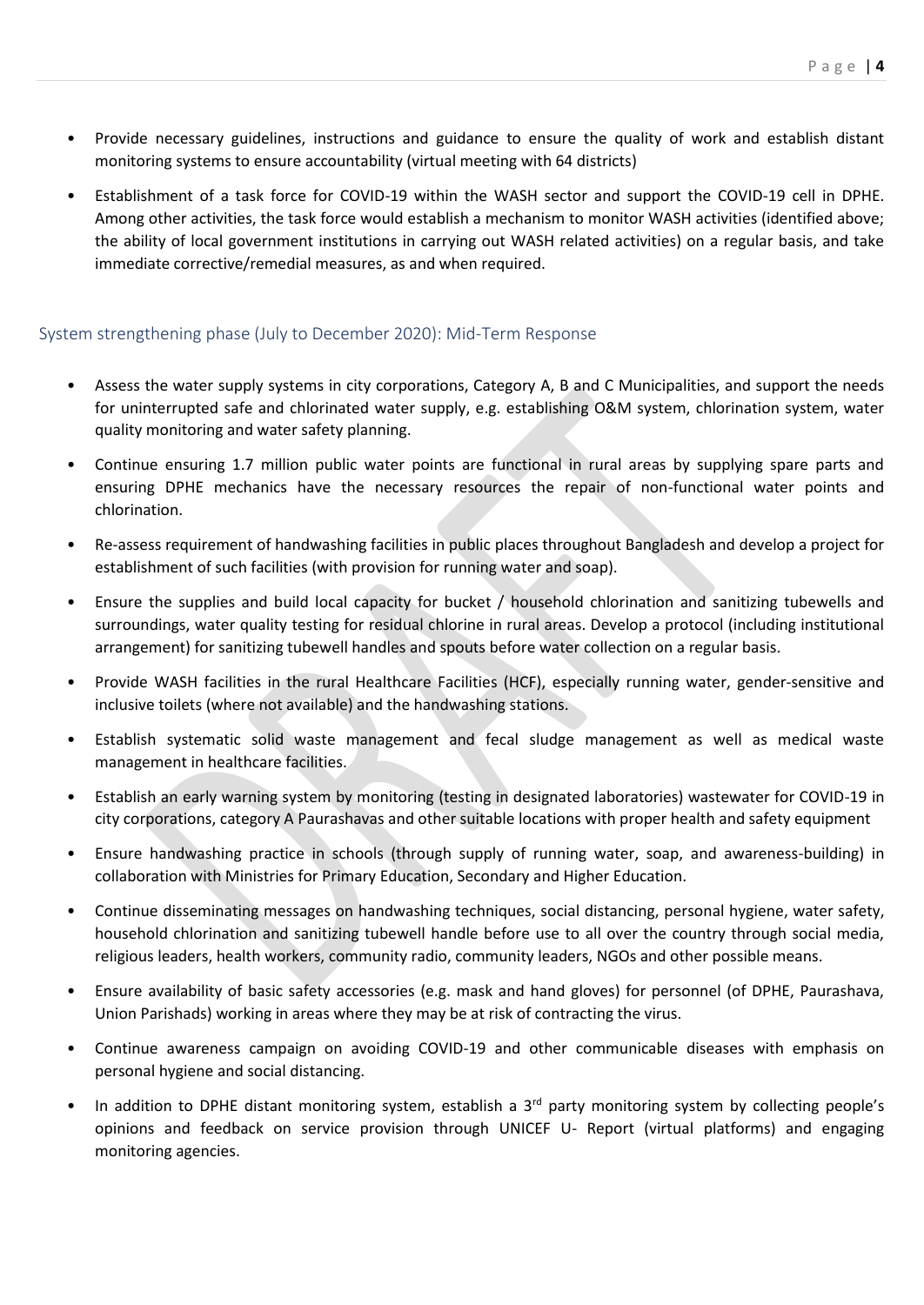#### System Expansion phase (January 2021 to December 2022): Long term Response

- As per WHO recommendations, the first level protection against the spread of COVID-19 is washing hand properly with soap or other sanitizer, keeping social distance and staying at home. Currently 35% of urban populations have access to piped water supply, which is extremely insufficient to fight against the spread of COVID-19 and water related diseases. It is, therefore, very important to enhance the access to running water for the urban population. In this regard, DPHE intends to expand the water supply infrastructure to cover 70% population in the municipality including the system O&M. After the mid-term response, this phase will start. This activity will cover 146 municipalities of 59 districts except the WASA areas.
- The rural water supply will be expanded to the rest of the Healthcare Facilities (HCF) in the unions or the growth center. It is expected that around 4000 centers will be covered all over the Bangladesh. Based on the site-specific condition/demand this component will be detailed up during implementation phase.
- Expand 100% water coverage at Chittagong Hill Tracks, Drought prone districts and National Disaster-prone areas
- Constructing handwashing stations in the remaining the unions not reached in the system strengthening phase can be expanded in this phase. Additional 12,000 hand wash station will be provided in unions growth centers and public places.
- Expand and cover 100% of 13,000 low income communities (slum) with legal water supply, sanitation and handwashing facilities
- Establish handwashing stations at primary and secondary schools with a monthly real time monitoring system to encourage and ensure students handwashing practices
- Established systematic medical and solid waste management at 64 districts in Bangladesh
- Established Regulatory Cell to Coordination, Monitoring and Reporting on private sector water, sanitation and hygiene materials supply chain

Financial Requirements: In total, USD 846 million financial support is required to ensure the WASH sector's immediate, intermediate and long-term response to COVID-19 from April 2020 to December 2022. The Bangladesh Government is contributing 296 million USD and the remaining amount of 550 million USD is required from other sources to make the response outlined in this paper possible.

#### The summary of the expected expenditures is listed below:

## Immediate Response Phase (April to June 2020): USD 11 million

- Uninterrupted water supply at City Corporation, Category A, B and C Municipalities: \$ 3.5 million
- Uninterrupted water supply for rural areas: \$ 4 million
- Establish handwashing facilities in slums and public places: \$ 2.5 million
- Risk Mitigation and Public Awareness: \$ 0.5 million
- Safety equipment for Government WASH front line staff: \$ 0.25 million
- Sector Coordination, Monitoring and Reporting: \$ 0.25 million